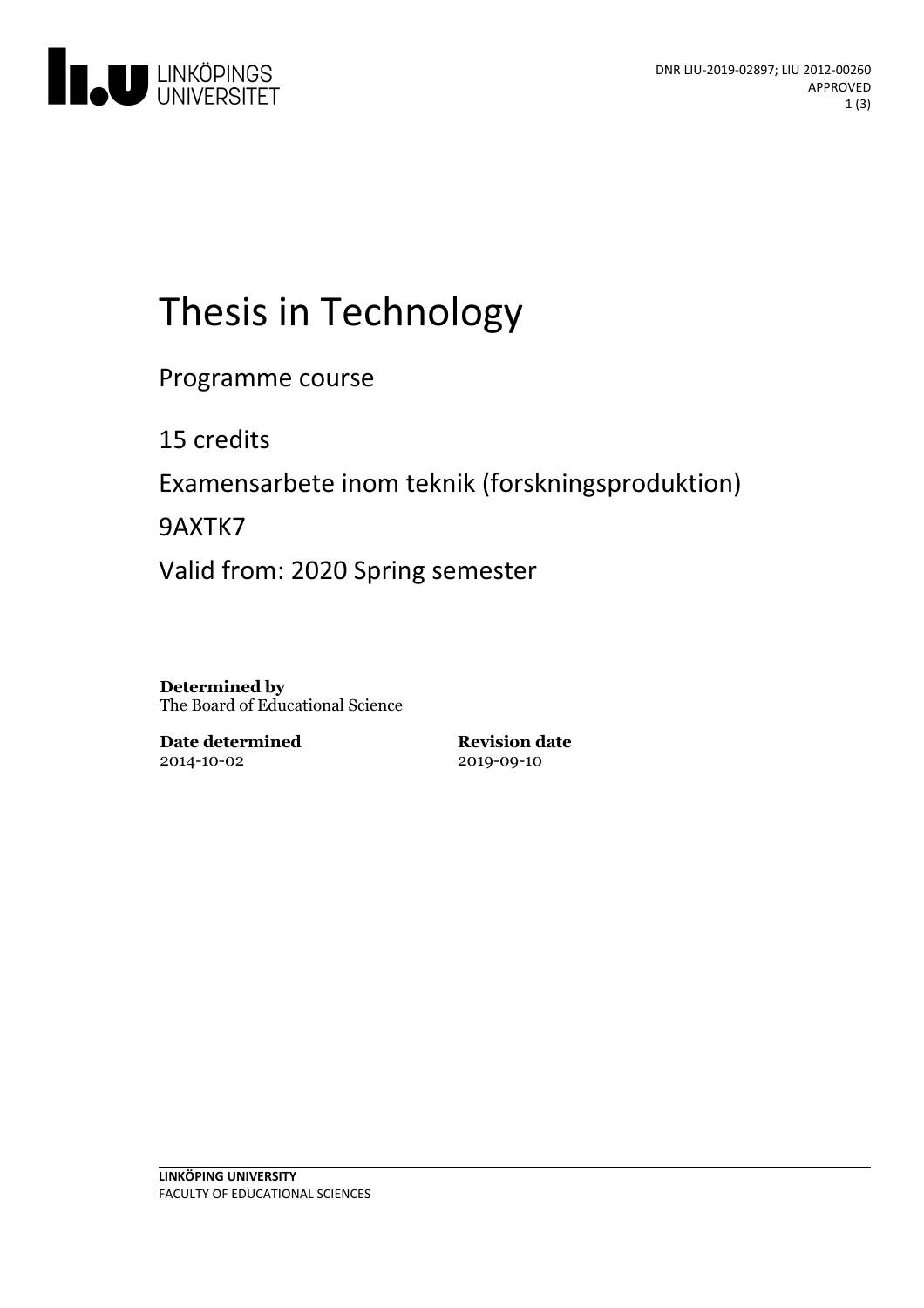Main field of study Engineering

Course level

Second cycle

# Advancement level

A1E

# Course offered for

Secondary School Teacher Programme with a specialization in Teaching in Grades 7-9 of the Compulsory School

# Examination

Applies to all courses regardless of grading scale.

Students failing an exam covering either the entire course or part of the course two times are entitled to have a new examiner appointed for the reexamination.

If the course has a three-graded grading scale (U - VG), following applies:

Students who have passed an examination may not retake it in order to improve their grades.

If the course is a VfU course, the following applies:

Examination of applied social and didactic abilities is limited to three (3) occasions.

The following applies to courses that include a compulsory component:

If special circumstances prevail, and if it is possible with consideration of the nature of the compulsory component, the examiner may decide to replace the compulsory component with another equivalent component.

If the LiU coordinator for students with disabilities has granted a student the right to an adapted examination for <sup>a</sup> written examination in an examination hall, the student has the right to it. If the coordinator has instead recommended for the student an adapted examination or alternative form of examination, the examiner may grant this if the examiner assesses that it is possible, based on consideration of the course objectives.

### Grades

Three-grade scale, U, G, VG